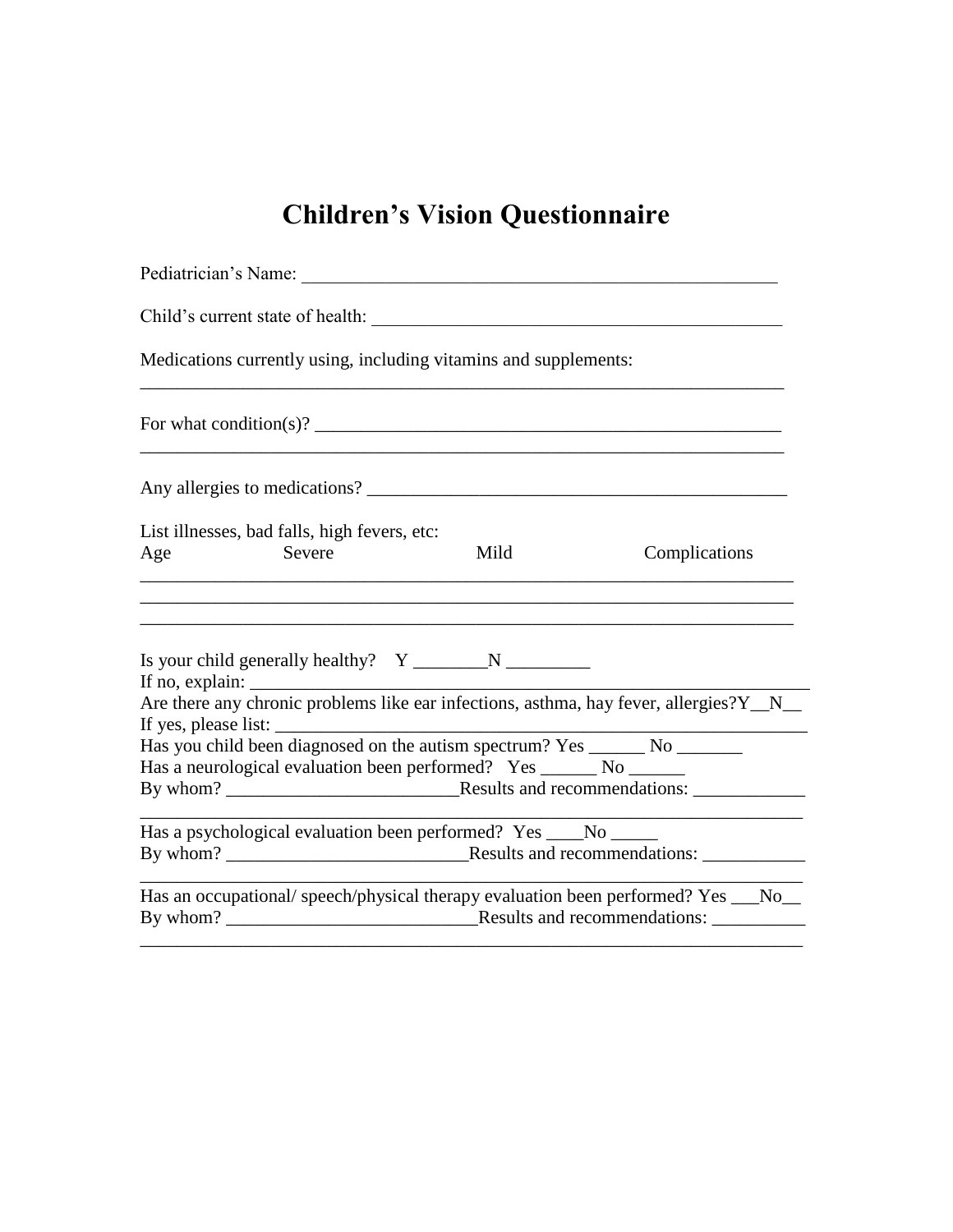| Is there any history of the following? (please check) |                |               |      |                                       |                |               |      |
|-------------------------------------------------------|----------------|---------------|------|---------------------------------------|----------------|---------------|------|
|                                                       | <b>Patient</b> | <b>Family</b> | Whom |                                       | <b>Patient</b> | <b>Family</b> | Whom |
| <b>Diabetes</b>                                       | ◻              | □             |      | High Blood<br>Pressure                | □              |               |      |
| "Cross"/"Wall"<br>eve                                 | □              | п             |      | Learning<br><b>Disability</b>         | □              | п             |      |
| Chromosomal<br>Imbalance                              | □              | п             |      | Amblyopia<br>(lazy eye)               | □              |               |      |
| Thyroid<br>Condition                                  | □              | □             |      | Epilepsy or<br><b>Seizures</b>        | □              | п             |      |
| Glaucoma                                              | □              | П             |      | <b>Multiple</b><br>Sclerosis          | □              |               |      |
| Macular<br>Degeneration                               | □              | П             |      | Autism<br>Spectrum<br><b>Disorder</b> | □              |               |      |

## **NUTRITIONAL INFORMATION**

| Current Diet: Excellent $\Box$ Good $\Box$ Fair $\Box$ Poor $\Box$                                                                                                                                                                                                                                                                                                                      |
|-----------------------------------------------------------------------------------------------------------------------------------------------------------------------------------------------------------------------------------------------------------------------------------------------------------------------------------------------------------------------------------------|
| Does your child: Like sweets $\square$ or crave sweets $\square$                                                                                                                                                                                                                                                                                                                        |
| If yes, what types? $\frac{1}{\sqrt{1-\frac{1}{2}}}\left\{ \frac{1}{2} + \frac{1}{2} + \frac{1}{2} + \frac{1}{2} + \frac{1}{2} + \frac{1}{2} + \frac{1}{2} + \frac{1}{2} + \frac{1}{2} + \frac{1}{2} + \frac{1}{2} + \frac{1}{2} + \frac{1}{2} + \frac{1}{2} + \frac{1}{2} + \frac{1}{2} + \frac{1}{2} + \frac{1}{2} + \frac{1}{2} + \frac{1}{2} + \frac{1}{2} + \frac{1}{2} + \frac{1$ |
| Are there periods of very high energy? Yes $\square$ No $\square$                                                                                                                                                                                                                                                                                                                       |
| Very low energy? Yes $\square$ No $\square$ Extreme activity? Yes $\square$ No $\square$                                                                                                                                                                                                                                                                                                |
| Explain:                                                                                                                                                                                                                                                                                                                                                                                |
|                                                                                                                                                                                                                                                                                                                                                                                         |

## **DEVELOPMENTAL HISTORY**

\_\_\_\_\_\_\_\_\_\_\_\_\_\_\_\_\_\_\_\_\_\_\_\_\_\_\_\_\_\_\_\_\_\_\_\_\_\_\_\_\_\_\_\_\_\_\_\_\_\_\_\_\_\_\_\_\_\_\_\_\_\_\_\_\_\_\_\_\_\_\_\_\_\_\_

| Full-term pregnancy? Yes $\square$ No $\square$<br>Did the mother experience health problems during the pregnancy? Yes $\Box$ No $\Box$<br>If yes, $explain:$              |  |
|----------------------------------------------------------------------------------------------------------------------------------------------------------------------------|--|
| Normal birth? Yes □ No □                                                                                                                                                   |  |
| Any complications before, during or immediately following delivery? Yes $\Box$<br>No <sub>D</sub><br>If yes, explain: $\_\_$                                               |  |
|                                                                                                                                                                            |  |
| Were forceps used? Yes $\square$ No $\square$ Was there ever a reason for concern over your<br>child's general growth or development? Yes $\Box$ No $\Box$<br>If yes, why? |  |
| Did your child crawl (stomach on floor)? Yes □ No □<br>At what age?                                                                                                        |  |
| Did your child creep (on all fours)? Yes □ No □ At what age? _____<br>If not, describe:                                                                                    |  |
| At what age did your child walk?                                                                                                                                           |  |

Was your child active? Yes  $\square$  No  $\square$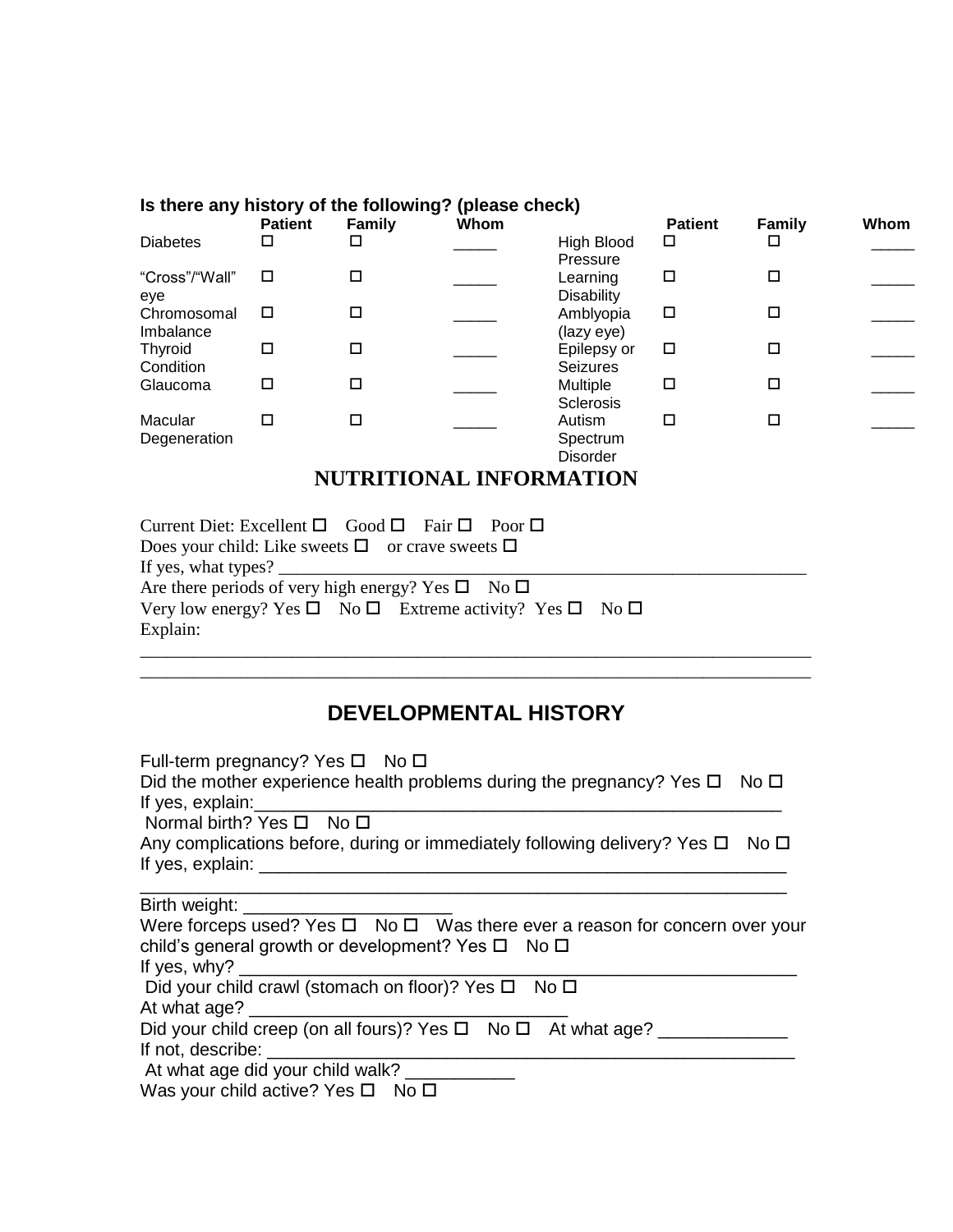Speech: First words: \_\_\_\_\_\_\_\_\_\_\_\_\_\_\_\_\_At what age:\_\_\_\_\_\_\_\_\_\_\_\_ Was early speech clear to others? Yes  $\square$  No  $\square$ Is speech clear now? Yes  $\Box$  No  $\Box$ 

## **VISUAL HISTORY**

| Has your child's vision been previously evaluated? Yes $\square$ No $\square$                                                                                                                                                                                                                                                                                                                           |             |
|---------------------------------------------------------------------------------------------------------------------------------------------------------------------------------------------------------------------------------------------------------------------------------------------------------------------------------------------------------------------------------------------------------|-------------|
| If so, Doctor's Name:                                                                                                                                                                                                                                                                                                                                                                                   |             |
|                                                                                                                                                                                                                                                                                                                                                                                                         |             |
| Reason for examination: <u>contract the contract of the set of the set of the set of the set of the set of the set of the set of the set of the set of the set of the set of the set of the set of the set of the set of the set</u>                                                                                                                                                                    | Results and |
| recommendations:                                                                                                                                                                                                                                                                                                                                                                                        |             |
| Were glasses, contact lenses, or other optical devices recommended? Yes $\square$ No $\square$                                                                                                                                                                                                                                                                                                          |             |
| If yes, what? $\qquad \qquad$                                                                                                                                                                                                                                                                                                                                                                           |             |
| Are they used? Yes $\square$ No $\square$                                                                                                                                                                                                                                                                                                                                                               |             |
| If yes, when? $\frac{1}{\sqrt{1-\frac{1}{2}}\sqrt{1-\frac{1}{2}}\sqrt{1-\frac{1}{2}}\sqrt{1-\frac{1}{2}}\sqrt{1-\frac{1}{2}}\sqrt{1-\frac{1}{2}}\sqrt{1-\frac{1}{2}}\sqrt{1-\frac{1}{2}}\sqrt{1-\frac{1}{2}}\sqrt{1-\frac{1}{2}}\sqrt{1-\frac{1}{2}}\sqrt{1-\frac{1}{2}}\sqrt{1-\frac{1}{2}}\sqrt{1-\frac{1}{2}}\sqrt{1-\frac{1}{2}}\sqrt{1-\frac{1}{2}}\sqrt{1-\frac{1}{2}}\sqrt{1-\frac{1}{2}}\sqrt{$ |             |
| If not used, why not?                                                                                                                                                                                                                                                                                                                                                                                   |             |
| Members of the family who have had visual attention and the reason:                                                                                                                                                                                                                                                                                                                                     |             |
|                                                                                                                                                                                                                                                                                                                                                                                                         |             |
|                                                                                                                                                                                                                                                                                                                                                                                                         |             |
|                                                                                                                                                                                                                                                                                                                                                                                                         |             |

#### **Present Situation:**

Why do you feel your child needs a visual evaluation?

## **TELEVISION VIEWING/LEISURE TIME ACTIVITIES**

 $\_$  ,  $\_$  ,  $\_$  ,  $\_$  ,  $\_$  ,  $\_$  ,  $\_$  ,  $\_$  ,  $\_$  ,  $\_$  ,  $\_$  ,  $\_$  ,  $\_$  ,  $\_$  ,  $\_$  ,  $\_$  ,  $\_$  ,  $\_$  ,  $\_$ 

\_\_\_\_\_\_\_\_\_\_\_\_\_\_\_\_\_\_\_\_\_\_\_\_\_\_\_\_\_\_\_\_\_\_\_\_\_\_\_\_\_\_\_\_\_\_\_\_\_\_\_\_\_\_\_\_\_\_\_\_\_\_\_\_\_\_\_\_\_\_\_\_\_\_\_

| Does child watch TV? Yes $\square$ No $\square$                                        |                                                                                                |
|----------------------------------------------------------------------------------------|------------------------------------------------------------------------------------------------|
|                                                                                        |                                                                                                |
|                                                                                        | Does your child spend time using computer/video games? Yes $\square$ No $\square$              |
|                                                                                        |                                                                                                |
|                                                                                        | What other activities occupy your child's leisure time? _________________________              |
| Can you child ride a bike? Yes $\square$ No $\square$ Swim? Yes $\square$ No $\square$ |                                                                                                |
|                                                                                        | Are there any activities your child would like to participate in, but doesn't? Please explain: |
|                                                                                        |                                                                                                |

\_\_\_\_\_\_\_\_\_\_\_\_\_\_\_\_\_\_\_\_\_\_\_\_\_\_\_\_\_\_\_\_\_\_\_\_\_\_\_\_\_\_\_\_\_\_\_\_\_\_\_\_\_\_\_\_\_\_\_\_\_\_\_\_\_\_\_\_\_\_\_\_\_\_\_